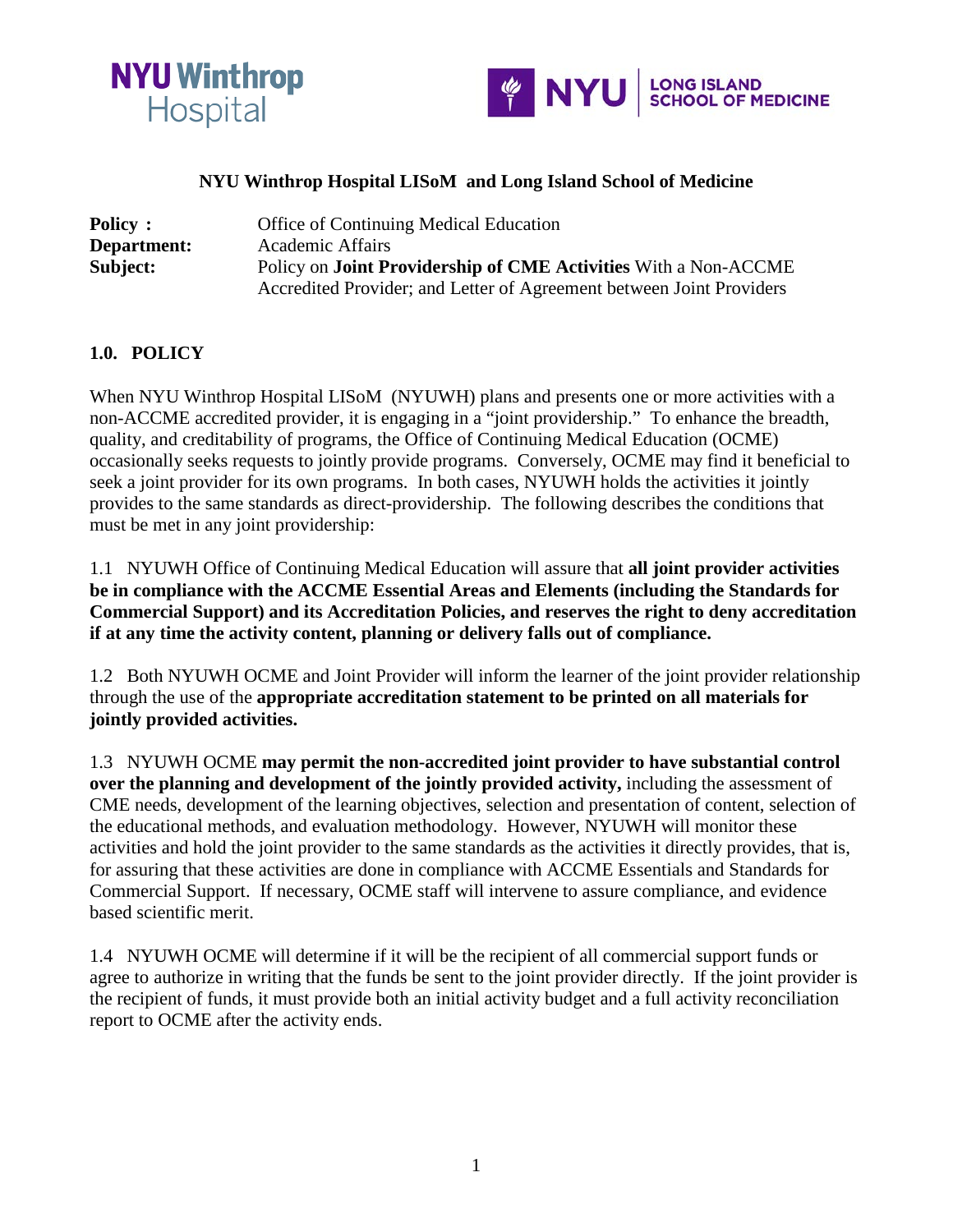



**1.5 NYUWH will not work in a joint provider relationship with any non-accredited provider that produces, markets, re-sells or distributes health care goods or services consumed by, or used on, patients. WUH reserves the right to refuse to enter into a joint provider arrangement with any non-accredited provider.** 

# **2.0 PROCEDURE**

2.1 All potential joint providership requests will be examined on their individual merits. The Director of CME and the course chairs are responsible for determining when joint providership is appropriate and desirable.

2.2 If desirable, NYUWH will exercise its right to appoint a member of its professional staff or its OCME staff to serve on the planning committee for the jointly provided activity in order to assure that the activity is being planned in compliance with ACCME Essential Areas and Policies, Standards for Commercial Support and AMA requirements.

2.2.1 The joint provider must complete and submit the NYUWH CME Activity Application and Planning Document to begin the process for providership.

2.3 Once the joint providership application is reviewed and approved by the CME Committee, a joint provider must sign a Joint Providership Letter of Agreement (see attached Joint Providership Letter of Agreement.) The Letter of Agreement will clearly state the nature of the relationship and any requirements for joint providership including all joint providership fees.

2.4 All jointly providership programs must adhere to the policies and procedures set forth in the Letter of Agreement and the Policies and Procedures Manual for the OCME and all other relevant policies and procedures of the Hospital.

2.5. Once an activity is approved for credit, the activity announcement, flyer, brochure or other electronic promotional materials must be reviewed and approved by the NYUWH Director of CME. In addition, the OCME must receive copies of all completed Faculty Disclosure Forms.

# 2.6. **The following information must be included in all promotional materials other than a "save the date" card of flyer:**

2.6.1 Joint Providership Statement on brochure cover:

# *Jointly provided by NYU Winthrop Hospital LISoM and (name of joint provider organization).*

2.6.2 Joint Providership Accreditation Statement and Credit Designation Statement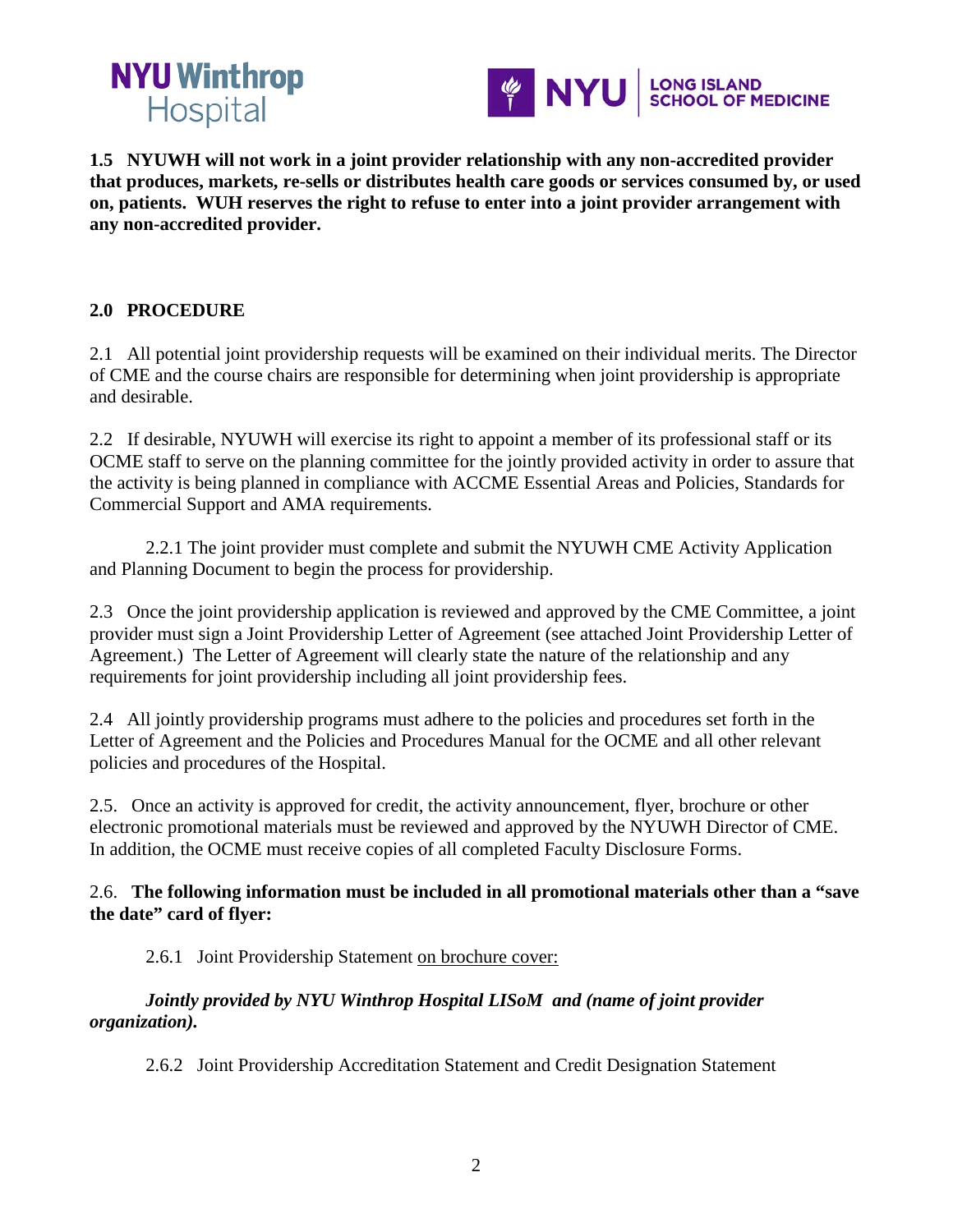



*This activity has been planned and implemented in accordance with the Essential Areas and policies of the Accreditation Council for Continuing Medical Education through the joint providership of NYU Winthrop Hospital LISoM and (insert name of non-accredited provider).* 

*NYU Winthrop Hospital LISoM is accredited by the ACCME to provide continuing medical education for physicians.* 

*NYU Winthrop Hospital LISoM designates this educational activity for a maximum of 1.0 AMA PRA Category 1 Credits™. Physicians should only claim credit commensurate with the extent of their participation in the activity.*

**2.6.3 Activity Overview and Statement of Need** (to be jointly identified by both providers)

**2.6.4 Educational Objectives** (to be jointly identified by both providers)

- **2.6.5 Methods of Instruction and Participant Evaluation**
- **2.6.6 Target Audience** (to be jointly identified by both providers)
- **2.6.7 Faculty Disclosure Policy** (to be determined by NYU Winthrop)
- **2.6.8 Acknowledgement of Commercial Support**
- **2.6.9** *NYU Winthrop Hospital LISoM* **logo**

2.7 In accordance with OCME policies, **the activity course director must validate the content of all activity presentation slides and educational materials for fair balance, commercial bias, offlabel use statements, and other potential conflicts of interest.** The course director or *NYU Winthrop Hospital LISoM* CME director may assign an Independent Clinical Reviewer, if necessary, to assure an unbiased process for content validation.

2.8 The activity director will be held responsible to assure that all faculty disclosure information is communicated in writing and verbally during the educational activity.

2.9 *NYU Winthrop Hospital LISoM* reserves the right to send a member of its professional or OCME staff to act as an observer during the educational activity. The expense of this person's attendance will be the responsibility of the joint provider.

3.0 *NYU Winthrop Hospital LISoM* will charge a standard providership fee as well as an individual participant CME certificate fee and any other out of pocket expenses incurred for its joint providership services.

Revised 3/7/2019 Date Issued: 3 2010 Approved by CME Committee: 4 2010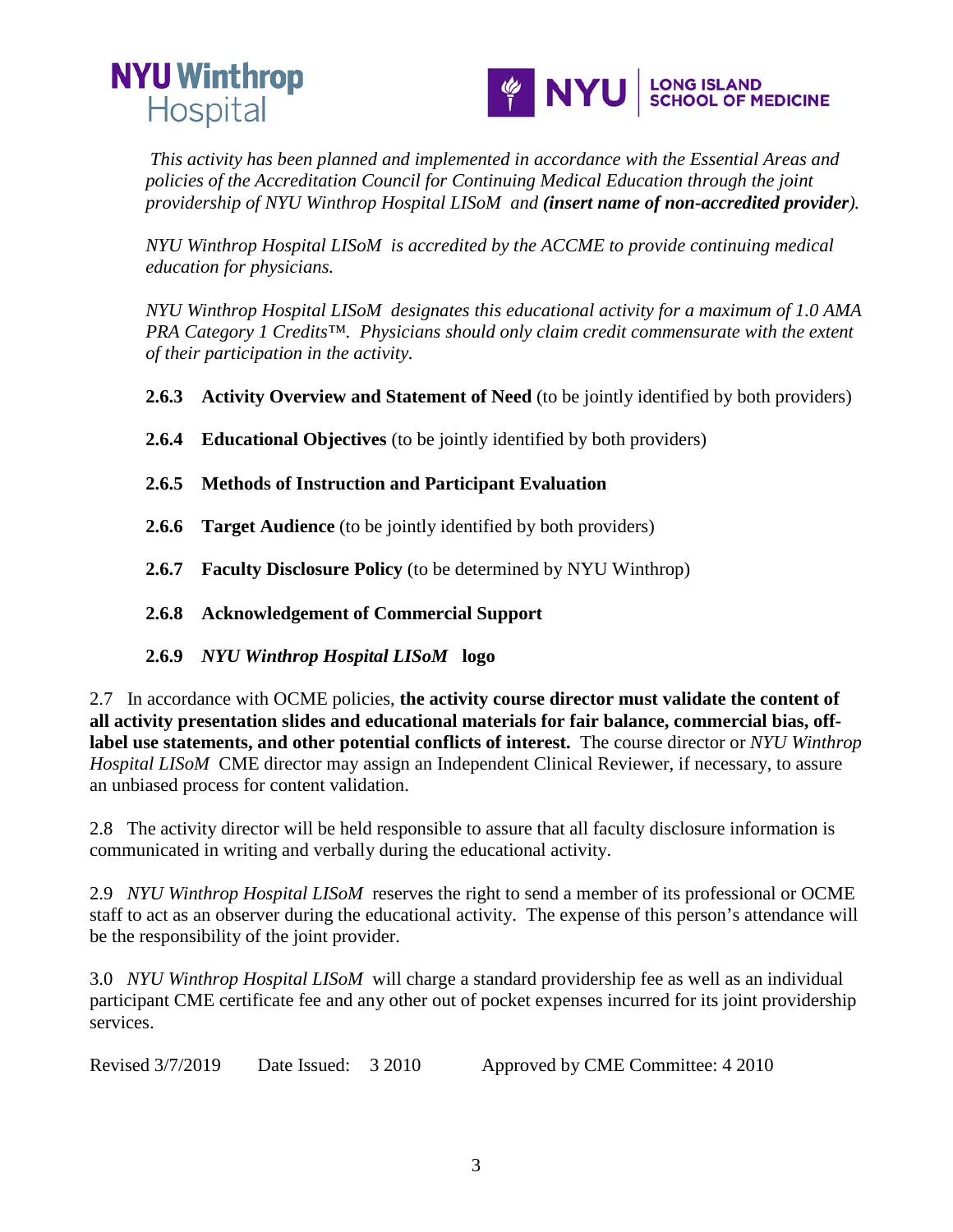



# **NYU Winthrop Hospital LISoM Office of Continuing Medical Education Academic Affairs**

| <b>JOINT PROVIDERSHIP LETTER OF AGREEMENT</b>                             |
|---------------------------------------------------------------------------|
| This Letter of Agreement is to confirm that                               |
|                                                                           |
| is entering a JOINT PROVIDERSHIP relationship with                        |
| <b>NYU Winthrop Hospital LISOM Office of Continuing Medical Education</b> |
| in order to develop the CME activity entitled:                            |
|                                                                           |
| to be held starting ("start date")                                        |

**JOINT PROVIDERSHIP** is defined as a "collaborative educational providership" through which each participating organization has certain obligations and responsibilities.

As the institution accredited by the ACCME to approve this CME activity, **NYU Winthrop Hospital LISOM** requires that:

1. The Essential Elements, Accreditation Policies and Standards for Commercial Support of the Accreditation Council for Continuing Medical Education (ACCME) and all relevant **NYU Winthrop Hospital LISoM** Office of Continuing Medical Education (OCME) policies be met.

2. The Joint Provider comply with all specific policies and procedures detailed in the **NYU Winthrop Hospital LISoM** OCME Joint Providership Policy (see attached). This policy will assure that **NYU Winthrop Hospital LISoM** as the accredited provider is in compliance with all ACCME requirements.

3. All literature, brochures, official correspondences, handouts, etc., bear the appropriate accreditation statement for a jointly provided CME activity, and receive the full approval of OCME before publication.

4. All future use of educational content from this CME activity (e.g., tapes, CD-ROM, publications, etc.) be distributed only with the prior approval and written consent of **NYU Winthrop**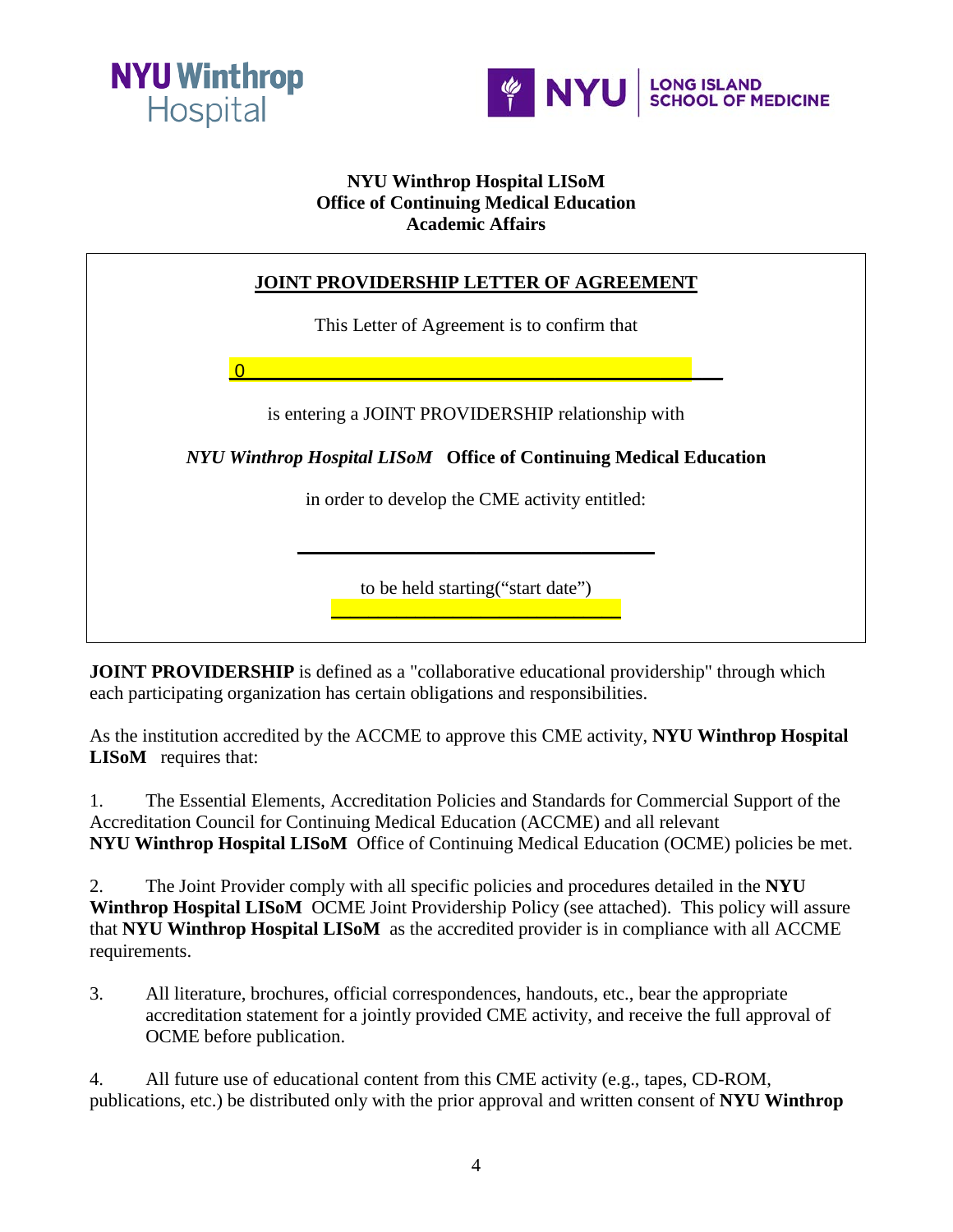



#### **Hospital LISoM LISoM** .

5. Any subsequent "enduring materials" related to this activity comply with the ACCME Standards regarding enduring materials, and must be approved by the **NYU Winthrop Hospital LISoM** CME Committee independently for providership credit.

6. If commercial support is received, the supporter must sign a **NYU Winthrop Hospital LISoM**  Letter of Agreement for an Unrestricted Education Grant with both **NYU Winthrop Hospital LISoM**  and the Joint Provider organization.

7. **NYU Winthrop Hospital LISoM** will not work in a joint provider relationship with any nonaccredited provider that produces, markets, re-sells or distributes health care goods or services consumed by, or used on, patients. WUH reserves the right to refuse to enter into a joint provider arrangement with any non-accredited provider. The non-accredited provider hereby attests that it does not produce, market, re-sell or distribute health care goods or services consumed by, or used on, patients.

#### **I. Responsibilities of the Parties**

#### *As the accredited joint provider,* **NYU Winthrop Hospital LISoM** *will:*

- A. Assign an OCME staff member to act as activity or event liaison
- B. Collaborate in the development of the activity needs assessment
- C. Accredit the program for AMA-PRA Category 1™ credit
- D. Execute Letters of Agreement with commercial supporters
- E. Issue credit and certificates of attendance to participants and maintain all necessary records
- F. Monitor the final summary documentation requirements
- G. Monitor all ACCME requirements, eg. Faculty disclosures, content validation, unbiased
- H. Monitor the educational design, content development, learning format, etc. to assure the activity is educationally sound, relevant, scientific, balanced and unbiased.
- I. Provide meeting planning, resource development, program management and implementation services as requested for an additional fee.

#### *The non-accredited joint provider will:*

- *1.* Appoint an activity planning committee and a physician to serve as Activity Director
- *2.* Collaborate as appropriate in the development of the needs assessment, educational content and evaluation
- *3.* Select and confirm expert faculty
- *4.* Obtain signed Faculty Disclosure Forms and assure Disclosure to Learners occurs verbally prior to the start of each session of the activity
- **5.** Compile and distribute all promotional and educational materials for the activity after all materials have been approved by **NYU Winthrop Hospital LISoM**
- *6.* Utilize the ACCME Joint Sponsorship Accreditation Statement as required
- **7.** Arrange for and manage all meeting logistics unless **NYU Winthrop Hospital LISoM** will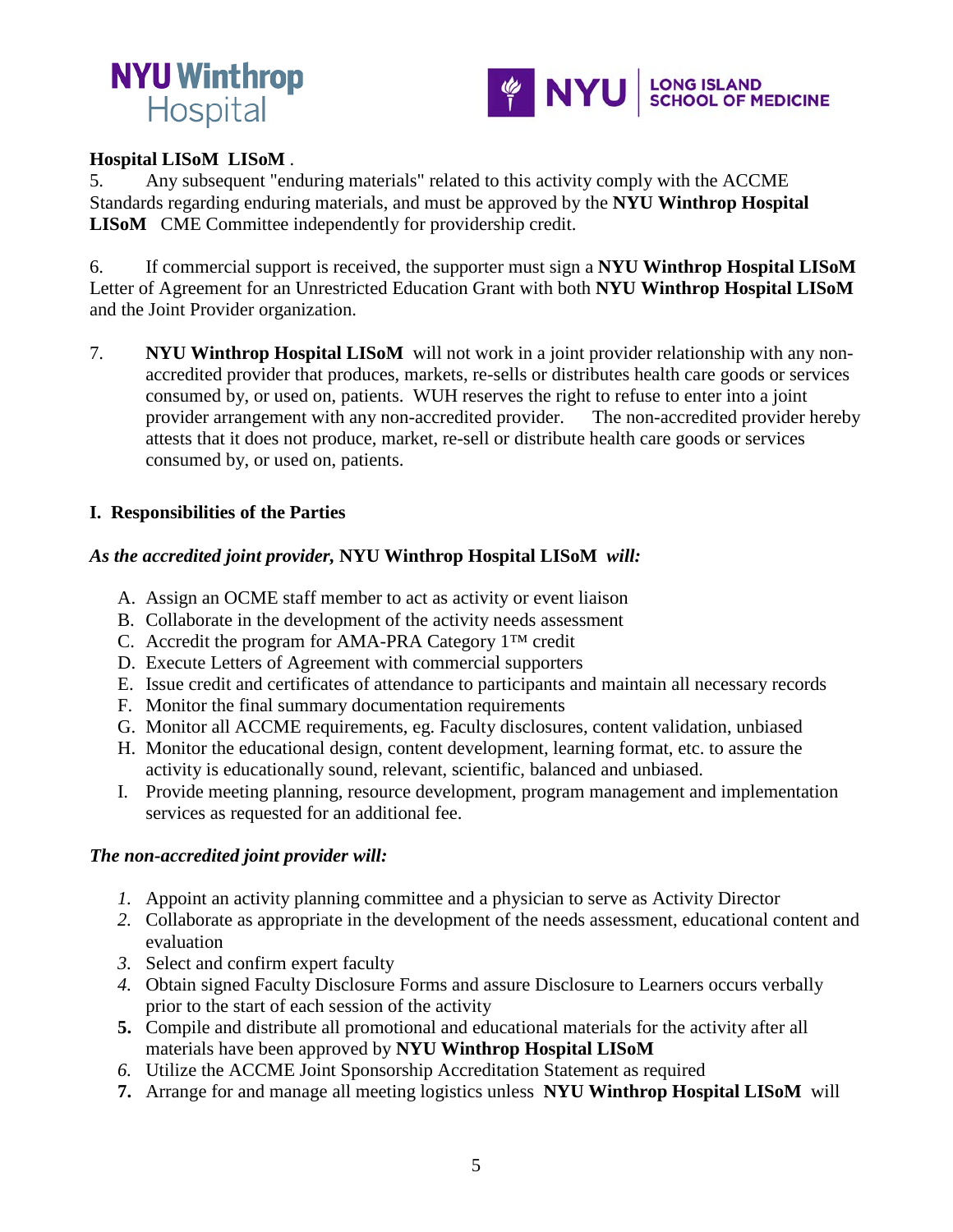



provide these under an expanded service agreement

- *8.* Prepare and submit activity budget and reconciliation
- *9.* Provide adequate funding for the event
- *10.* Develop, monitor and execute marketing and registration activities
- *11.* Contact and confirm commercial support relationships
- *12.* Maintain and provide written documentation of the program as required under the ACCME Essentials
- **13.** Submit final budget reconciliation, evaluation summary, program binder and attendance lists at the end of the activity to **NYU Winthrop Hospital LISoM** .

#### **II. Joint Providership Fee**

#### **For these services, the Joint Provider organization agrees to pay the sum of \$6000.00**.

All payments are due within 30 days of the activity "start date" indicated above.

\_\_\_\_\_\_\_\_\_\_\_\_\_\_\_\_\_\_\_\_\_\_\_\_\_\_\_\_\_\_\_\_\_\_\_\_\_ \_\_\_\_\_\_\_\_\_\_\_\_

\_\_\_\_\_\_\_\_\_\_\_\_\_\_\_\_\_\_\_\_\_\_\_\_\_\_\_\_\_\_\_\_\_\_\_\_\_ \_\_\_\_\_\_\_\_\_\_\_\_

# **III. AGREEMENT**

Please indicate with your signature, on behalf of your organization, that the above provisions are understood and accepted as the basis of applying for **JOINT PROVIDERSHIP** with Winthrop University Hospital

**For** \_\_\_\_\_\_\_\_\_\_\_\_\_\_\_\_\_\_\_\_\_\_\_\_\_\_\_\_\_\_\_\_\_\_\_\_\_\_\_\_\_\_\_\_\_\_\_\_\_\_\_\_\_\_\_\_\_\_

\_\_\_\_\_\_\_\_\_\_\_\_\_\_\_\_\_\_\_\_\_\_\_\_\_\_\_\_\_\_\_\_\_\_\_\_\_ \_\_\_\_\_\_\_\_\_\_\_\_ Name of Official representing Joint Provider

Title Date

**For NYU Winthrop Hospital LISoM** 

Peter Sandre Date Manager of CME Events and Compliance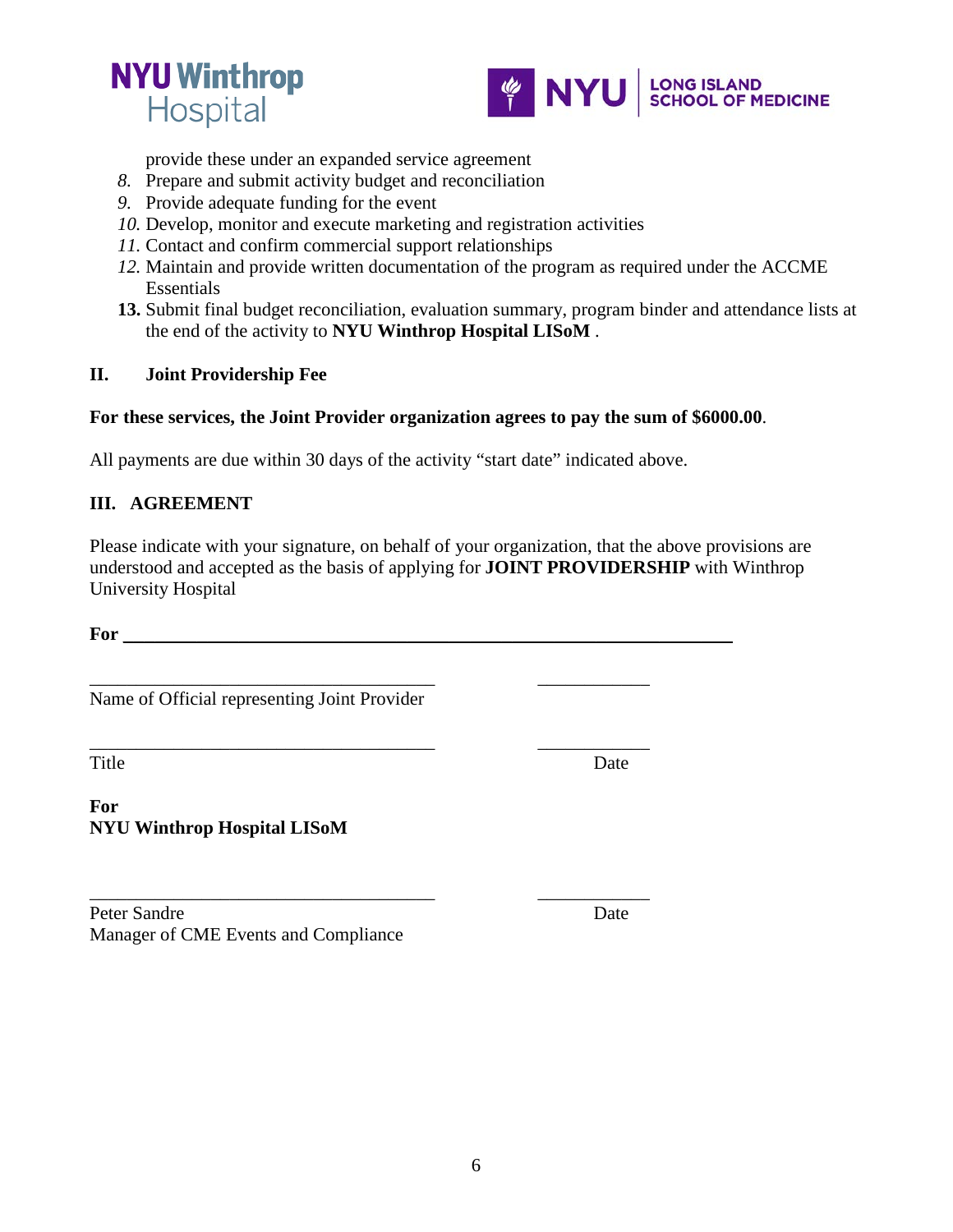



#### Addendum – Key Deliverables, Due Dates, and Responsible Parties

Activity Name: \_\_\_\_\_\_\_\_\_\_\_\_\_\_\_\_\_\_\_\_\_\_\_\_\_\_\_\_\_\_\_\_\_\_\_\_\_\_\_\_\_\_\_\_\_\_\_\_\_\_\_\_\_\_ 0

Joint Provider: \_\_\_\_\_\_\_\_\_\_\_\_\_\_\_\_\_\_\_\_\_\_\_\_\_\_\_\_\_\_\_\_\_\_\_\_\_\_\_\_\_\_\_Activity Date: / /\_\_\_ 0

- **A. By no later than \_\_** / /\_\_\_\_\_(*7 days after activity approval date)***, Joint Provider will send OCME these items:**
	- **Registration categories, pricing levels, and date to begin web registration**, so that OCME may configure our registration website to accept event sign-ups
- **OCME will configured the registration website, and give Joint Provider a weblink to include in promotional materials, by no later than** \_\_\_ / /\_\_\_ **\_***(10 days after activity approval date)* **\_.**
- Use of NYUWH registration website is not required, but is STRONGLY ENCOURAGED, so that proper attendee credentials are collected in advance, and do not delay credit certificates being awarded after the event
- (Credit certificates are sent within 48 hours of receiving your attendance data (see item E below), or within 7 days of receiving from you registrations collected outside our system)
- **B. By no later than \_\_\_ / /\_\_\_\_\_** /7 days after activity approval date) **at 3:00pm, Joint Provider will send OCME these items:**
- 1) **Final Timed Speaking Agenda** showing speakers and topics
- 2) **Signed Disclosure forms from ALL speakers** (please use the attached Disclosure form)
- **3) Professional Resumes or CV's from ALL speakers**
- 4) **Slides to be presented from ALL speakers,** so that OCME may complete the mandated CME content review and provide feedback regarding Conflicts of Interest and any necessary revision of slides.
- 5) **List of the Learning Objectives** for the Activity to be measured in OCME post-activity evaluation survey
- **C. By \_\_\_\_\_** / /\_\_\_**\_\_\_\_***(30 days prior, or attached),* **OCME will provide mandatory compliance materials that Joint Provider will use in planning the Activity:**
- 6) **Disclosure Forms** to be completed by all speakers and content planners, all of which must be submitted to OCME when completed.
- 7) **Conflict of Interest Resolution Forms**, to be completed by Activity Director when any speakers disclose relevant commercial relationships.
- 8) **Sample Speaker Disclosure slide,** which must preface each speaker's presentation when presenting the activity.

# **D. By\_\_\_** / /\_\_\_**\_\_***(7 days prior to activity date)***, OCME will provide Joint Provider with:**

- 9) A **CME Information Document**, which must be distributed to all attendees (hardcopy or digital), including a summary of required disclosure information
- 10) A **Registration Sign-in Sheet** blank template (or listing of registrants\*) \*If NYUWH website is used for registration, the Sign-in Sheet will show registrants
- 11) **Onsite Registration Form** to document session attendees who "walk-in" without pre-registering

# **E. By\_\_\_** / /\_\_\_**\_\_***(7 days prior to activity date)***, Joint Provider will provide OCME with:**

12) **Completed Disclosure documents** for all planners and faculty